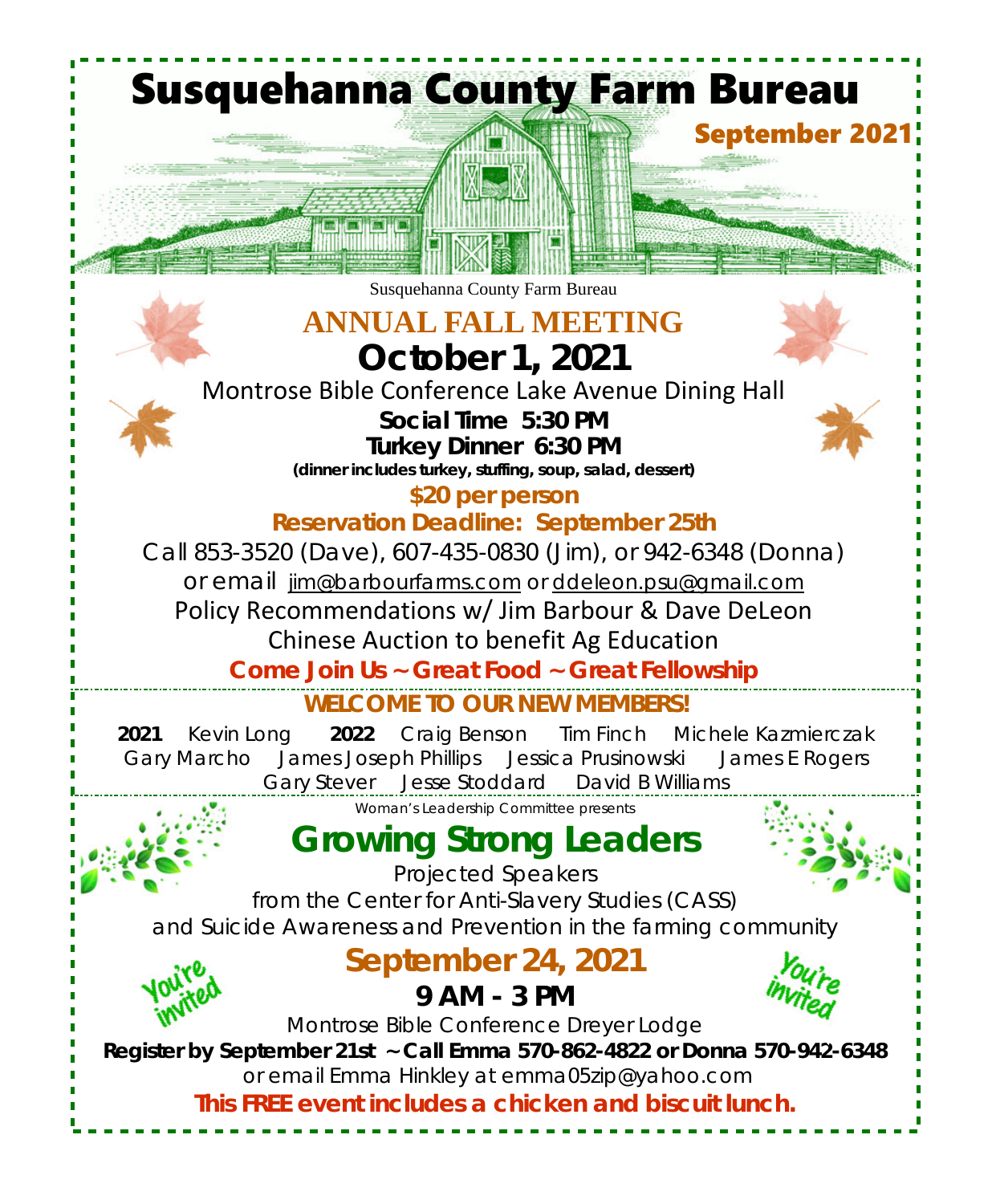**Policy -** *Jim Barbour & Dave DeLeon* - Discussion concerning policy development took place at meetings that were held on August 26, September 2, and September 8. The following recommendations will be presented at the *Annual Fall Meeting*:

#1. We recommend a certification process according to DEP standards for responsible parties in charge of road maintenance and storm water issues.

#2. We recommend solar projects be placed on marginal or non-prime farmland by providing economic and tax incentives to developers and landowners.

#3. We recommend the PA Dept of Agriculture make the restoration of the PA bee

population a state priority as a research project.

#4. We recommend that the State Board review the Policy Book Review process.

#5. We recommend all permits needing to be filed with DEP contain a tracking number.

#6. We recommend the PGC not expand the presently closed dates of the Agricultural Deer Control Program (Red Tag).

#7. We recommend the Dairy Margin Coverage (primary safety net program for small and mid-size dairy producers) should use regional or state level All-Milk and feed rather than national level price estimates in the calculation of margin over feed cost for the purpose of calculating program payouts.

Local issues:

#8. We recommend regularly educating our legislators in good agriculture and conservation practices.

#9. We recommend continuing to interact with the County Conservation District on the County Action Plan ( CAP).

**Local Affairs** - John Benscoter and William Shay have been attending CAP (County Action Plan) meetings addressing Chesapeake Bay issues.



**The Legislative Farm Tour** was held on August 24, 2021. Senator Lisa Baker and Representative Tina Pickett attended the tour. joining approximately 40 including Susquehanna County Conservation District. personnel, county commissioners, SCFB members, and members of the press. Visits to  $\overline{\phantom{a}}$ LaRue's Produce, Shamrock Beef Farm, and " Russell Orchards were informational and educational. John Benscoter organized, with  $\frac{1}{1}$ exceptional expertise, this event that included a delicious lunch at the Rush Social i Hall (Lawton Playgroup).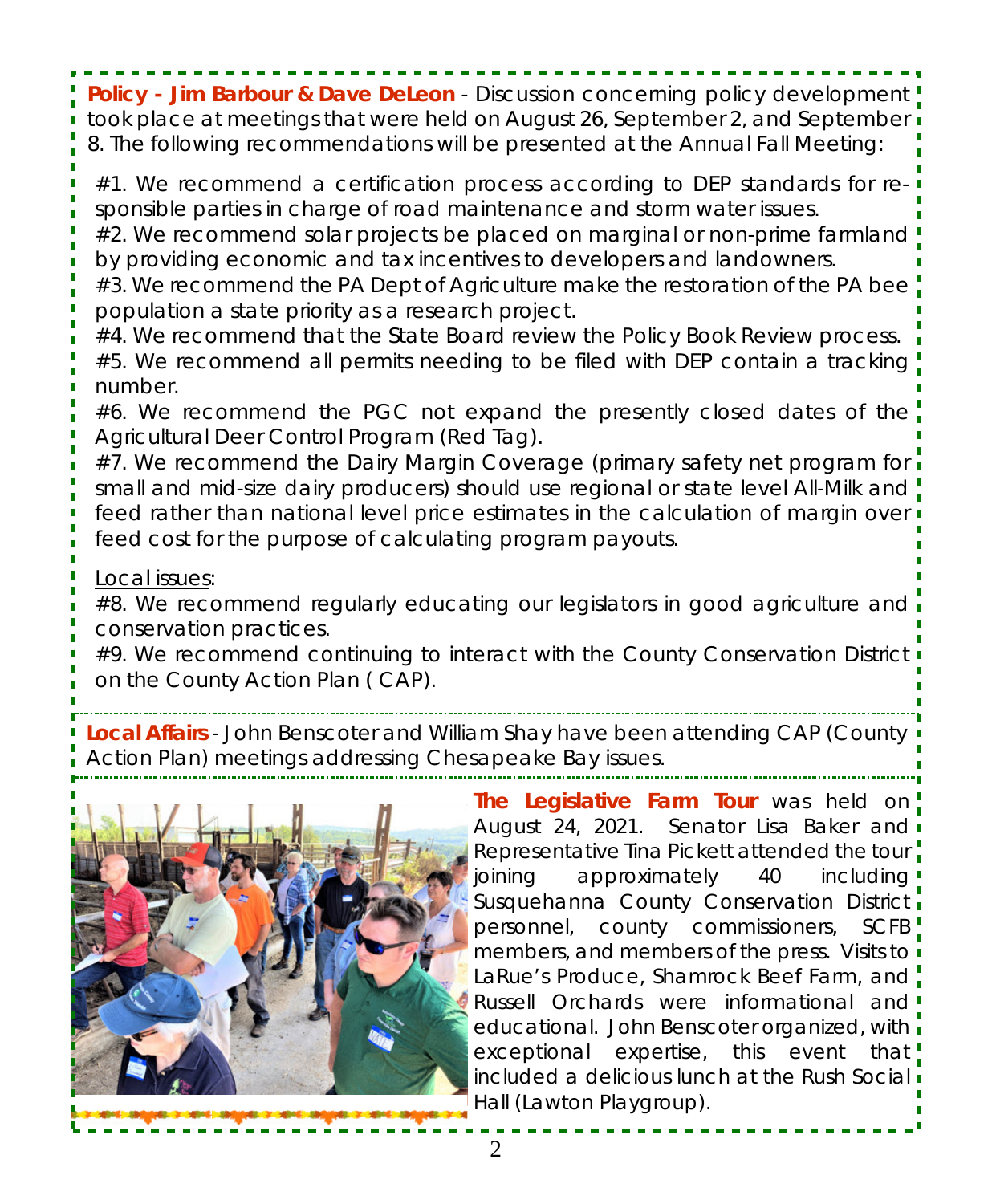# Local Discounts for Farm Bureau Members in Susquehanna County *Show your membership card at these participating businesses and ask about the Farm Bureau discount.* **Andre & Son, Inc. - True Value** (Montrose) - 5% off any in-stock store items not already on clearance or promotional pricing **Auto Plus** (Great Bend) 10% off **Barhites Sales & Rentals** (Clifford) 10% off rentals, 5% off all sale items in-stock/shop repairs, 5% off parts; 15% off labor **Blue Stone Pizzeria** (Hallstead) 10% off all menu items **Gerard E. Shinn Construction** (Uniondale) 5% off any contracted work **Glezen's Power Equipment Inc.** (Hallstead) 10% off parts **J & J Springs** (New Milford) 10% off all water delivery to homes **JDE Salon** (Montrose) 20% off all retail products **Liberty Carpet, Inc.** (Hallstead) 10% off in-stock & special-order flooring; 5% off hardwood. **Little Leaf Natural Products** (Montrose) 10% off everything; Must show membership card **Maloney's Pub & Restaurant** (Hallstead) 10% off food on Sunday and Monday only **Montrose Feed & Supply** (Montrose) 5% off bedding & feed **www.pfb.com/localdiscountsMontrose Produce** (Montrose) 5% discount **New Milford Hardware** (New Milford) Trade Discount - up to 10% off depending on item **Rhonda's Country Heart Décor** (Montrose) 10% off everything in the store **Scarfalloto Hometown Market** (Montrose) 5% off total order **Speakeasy Saloon & Resort** (Union Dale) 10% off any dinner and room rental **Stone's Trustworthy Hardware** (Great Bend) 10% off regular priced items; some exclusions apply **Strauss Chiropractic/Northeast Nutrition** (Kingsley) Initial consult, complete exam & x-rays for \$25 (typically normally \$175-250) **Summit Workwear** (New Milford) 15% off boots and workwear **Timberline Lawn and RV** 10% off in-stock or ordered parts; \$100 minimum purchase Confused <sub>by</sub><br>healthcare options? Our emphasis is Customer Service at no cost to you. **BUSINESS SERVICES**

Focused on Agricultural and Small Businesses

717.731.3517 www.mscbusiness.net



7